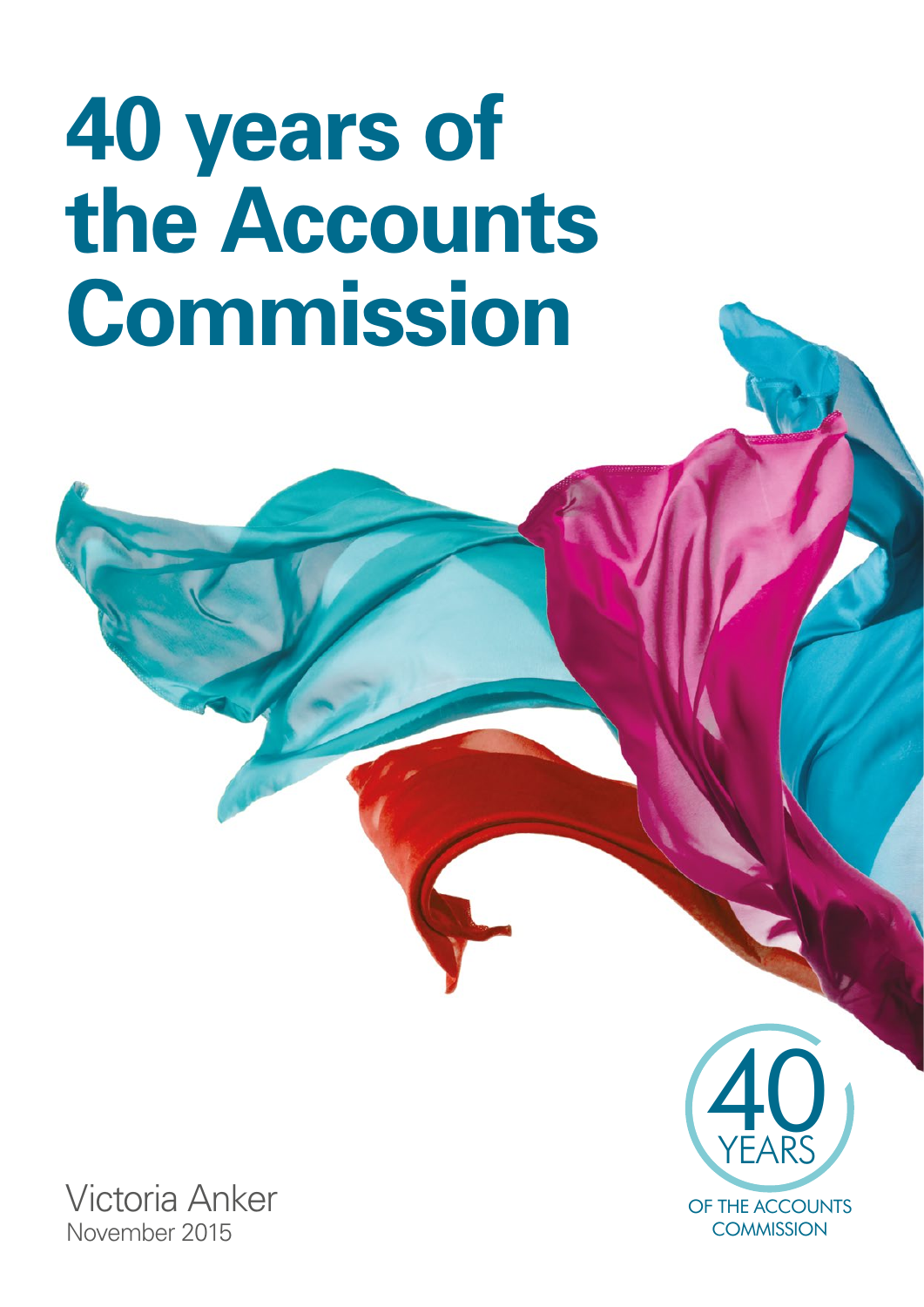# 40 years of the Accounts Commission

The Accounts Commission (then known as the Commission for Local Authority Accounts in Scotland) first met on 25 September 1974, charged under section 97(1) of the *Local Government (Scotland) Act 1973* with co-ordinating and overseeing the audit of local government authorities. 40 years on, the Commission retains its original remit (although this has expanded substantially), but it is very different in structure and procedure. This report traces developments and events of the Commission since its inauguration that are of interest to the Commission itself, local Scottish authorities, and the broader Scottish public.

## **Contents**

| The changing landscape: community planning and joint health and social care  10 |
|---------------------------------------------------------------------------------|
|                                                                                 |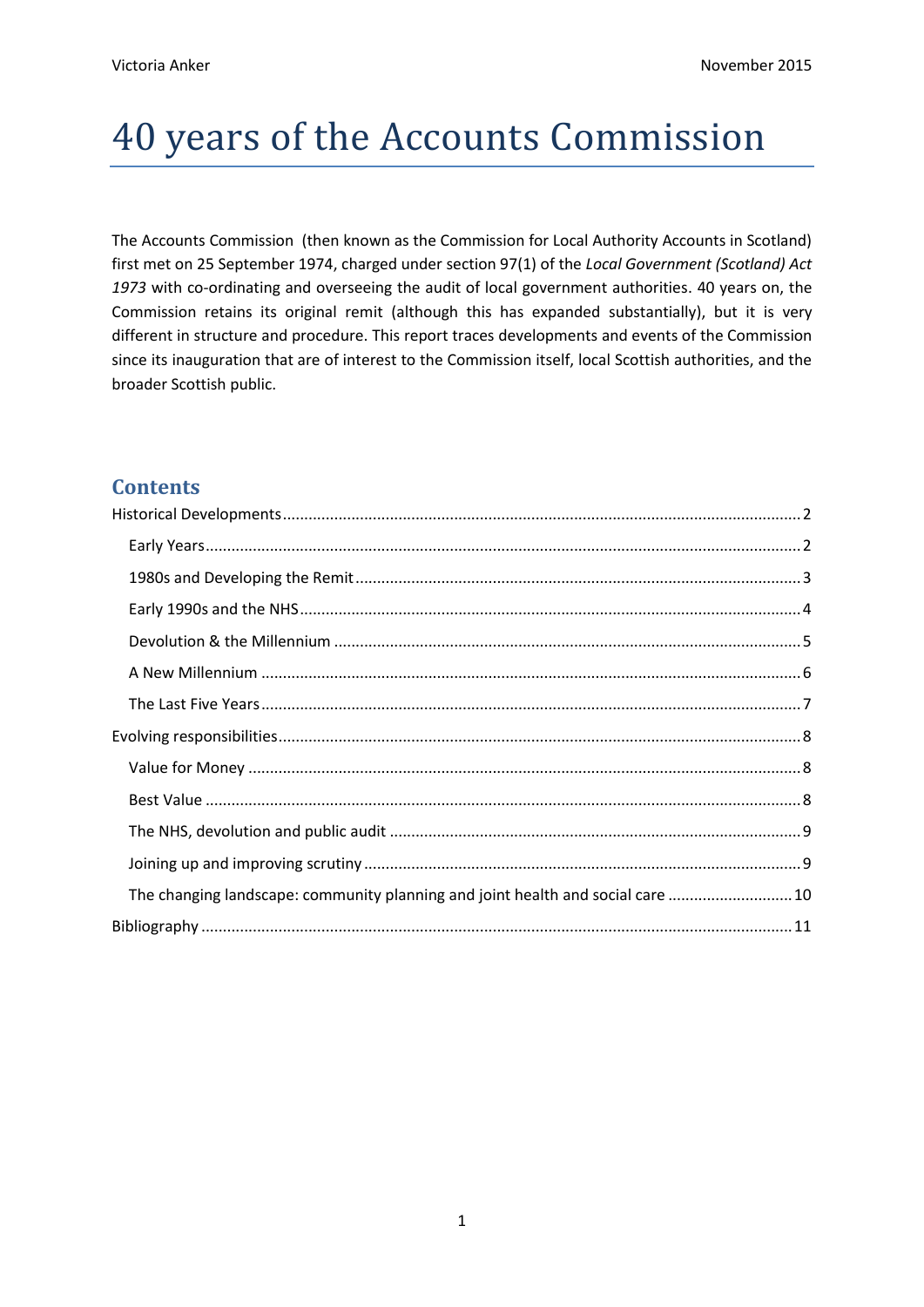# <span id="page-2-0"></span>**Historical Developments**

#### <span id="page-2-1"></span>**Early Years**

The Commission's first meeting was held at Craythorne House, Edinburgh (23 Ravelston Terrace, EH4 3EF). $<sup>1</sup>$  The building also briefly housed Balfour Beatty, the construction company (now in Dean</sup> House, 24 Ravelston Terrace), but is now a residential apartment complex. A more permanent accommodation was a central concern of the Commission: it features in meetings on 6 November 1974, 6 February 1975, and 18 March 1975. Having secured, by spring 1975, 32 Saint Andrew Square, the Commission appointed Mr James W Taylor as architect with a budget (including Taylor's fee) of £10,000.

A key early task for the Commission was to appoint its first Controller of Audit, Mr James Dargie.

The first meeting in the new premises was held on 1 September 1975; however, the Commission decided not to hold a public opening of the new offices. As of November 1975, an annual hiring scheme of paintings took effect in conjunction with the Scottish Arts Council at the cost of £3.50 per painting per annum. Saint Andrew Square was one of the first sections of the New Town to be completed (the gardens in 1770, the buildings in 1780s): no. 32 is now home to Harvey Nicks but several original buildings, including the Royal Bank of Scotland, remain.

A second preoccupation was the need to promote the Commission's existence to the Scottish public. This need was intensified by the investigation of the Layfield Committee (1974-1976), which was charged with reviewing local government finance, but appeared to neglect the role of the Accounts Commission in local government finance.<sup>2</sup> On 29 October 1975, the Commission discussed the need for a publicity leaflet and corresponding public relations campaign. This was supported by a press conference on 4 December 1975, attended by reporters from Scotsman, Herald, Express, Record, and Evening News.

Two further, interrelated issues emerged in the early years of the Commission: its relationship with local authorities and the political implications of its work. Whilst the Commission believed itself in a position to 'help the efficiency of local authorities', the Convention of Scottish Local Authorities (COSLA) were less convinced. A meeting with COSLA on 20 April 1976 revealed the local authorities' insecurities about the Commission's 'role in showing the public that they were getting value for money'. COSLA worried that the Commission would achieve this role through publicly comparing local authorities against each other, a prospect that greatly alarmed the Convention.<sup>3</sup> This distrust continued throughout the later 1970s: in a Commission meeting on 6 December 1978, members 'questioned the value of continuing contact with the Convention on the present basis since it was quite apparent that meetings with individual local authorities were much more fruitful.' This suggests a sceptical mentality within the Convention evidenced by its rejection of the Commission's invitation to discuss the Commission's Third Annual Report.<sup>4</sup>

 $\overline{a}$ 

 $1$  The Committee Minutes record Craythorne at no. 25, but this was in fact Dunedin House (another office block that was also demolished in favour of residential accommodation).

<sup>2</sup> Layfield Report (1976)[: http://hansard.millbanksystems.com/lords/1976/may/19/the-layfield-report-1](http://hansard.millbanksystems.com/lords/1976/may/19/the-layfield-report-1)

 $3$  AUS 1/1 1974-1979, un-pg insert between pp. 60-61

<sup>4</sup> AUS 1/1 1974-1979, p. 131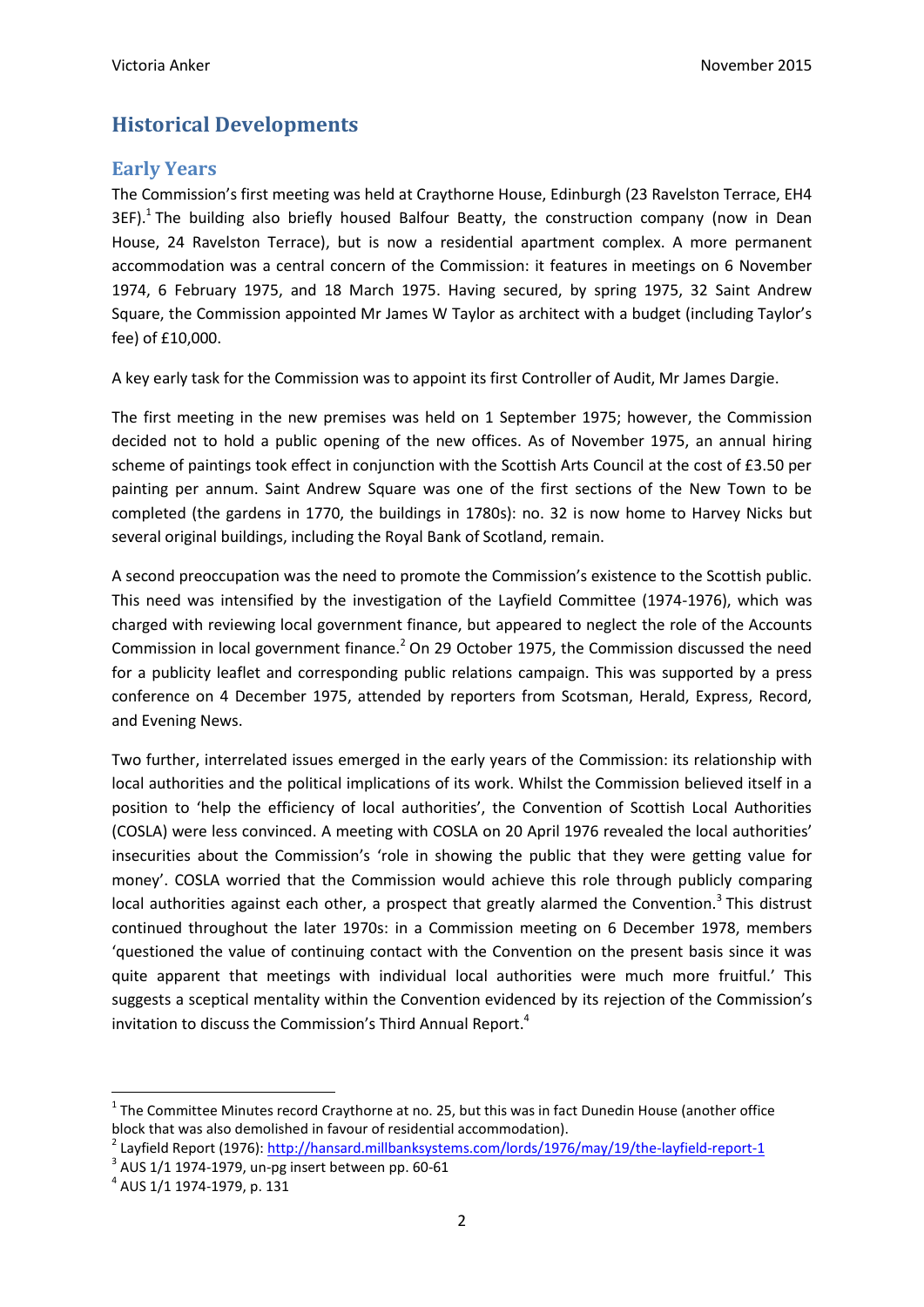Concurrent with the Commission's difficult relationship with COSLA in the second half of the 1970s, the political implications of the Commission's work also began to emerge. The first mention of this issue occurs on 21 December 1976 in the discussion of rent collection in Edinburgh. After a brief discussion, the Commission concluded that it 'could not avoid dealing with matters which had political overtones – indeed most of the contentious matters coming before the Commission would be of that nature'.<sup>5</sup> Potential political implications also led the Commission to tread carefully over the issue of free milk in schools (21 December 1976). The Commission was wary of accusations of unfair discrimination by allowing the benefit to fall under "legal expenditure" in some localities whilst not encouraging other authorities to also provide free milk.

#### <span id="page-3-0"></span>**1980s and Developing the Remit**

The early 1980s were primarily concerned with developing and consolidating the Commission's remit, in the face of continued scepticism from COSLA and the emergence of Value for Money as a key area of dissension within the Commission itself. In discussing this on 22 February 1980, the Commission touched upon Value for Money (see below). Both Professor Flint and Mr Watt emphatically argued that the responsibility for economically administering public funds lay with local authorities and that the role of the Commission was to audit systems by which this occurred – not specific activities. By 19 August 1980, the Commission reversed its position, accepting that 'valuefor-money examination [now] formed part of the basic audit process.'<sup>6</sup>

The Commission's position on Value for Money bought it into conflict again with COSLA; the Commission minutes for the meeting with COSLA on 17 June 1980 are keen to emphasise that this meeting was arranged at COSLA's request.<sup>7</sup> COSLA's unease is again evident in the meeting on 28 January 1981, in which they expressed unhappiness that the Commission's budget was increasing whilst local authorities were being told to tighten their own belt. The Commission offered 'a new small sum for specific agreed value for money projects' but COSLA remained unconvinced that the local authorities needed the assistance of the Commission in identifying these potential projects.<sup>8</sup> From 2 December 1982, meetings with COSLA were held immediately following the Committee's regular meetings.

Statutory Reports (SR), from the Controller of Audit, were a feature of the Commission at inception. No SR's were submitted in 1975 or 1977. The number of reports peaked in 1979 (and has been in decline ever since) when 13 SR's were submitted to the Commission.<sup>9</sup> On 23 December 1980, an SR on teachers' salaries was discussed. The issue of paying teachers' salaries before or during the summer holiday became in some ways a test case for the transparency of the Commission with the public. On 5 May 1981, the Commission's concern that they be transparent in public was emphasised through the discussion of a press release detailing conclusions reached in this case to be relayed to the public once the local authorities concerned had accepted the Commission's recommendations.

 $\overline{a}$ 

<sup>&</sup>lt;sup>5</sup> AUS 1/1 1974-1979, p. 83

<sup>6</sup> AUS 1/2 1980-1984, p. pp. 194-95

 $<sup>7</sup>$  AUS 1/2 1980-1984, un-pg insert between pp. 186-87</sup>

 $8$  AUS 1/2 1980-1984, un-pg insert between pp. 210-11

<sup>&</sup>lt;sup>9</sup> Rodden, *Twenty-Five Years of the Accounts Commission* (1999), p. 20: there were no SRs in 1994 or 1995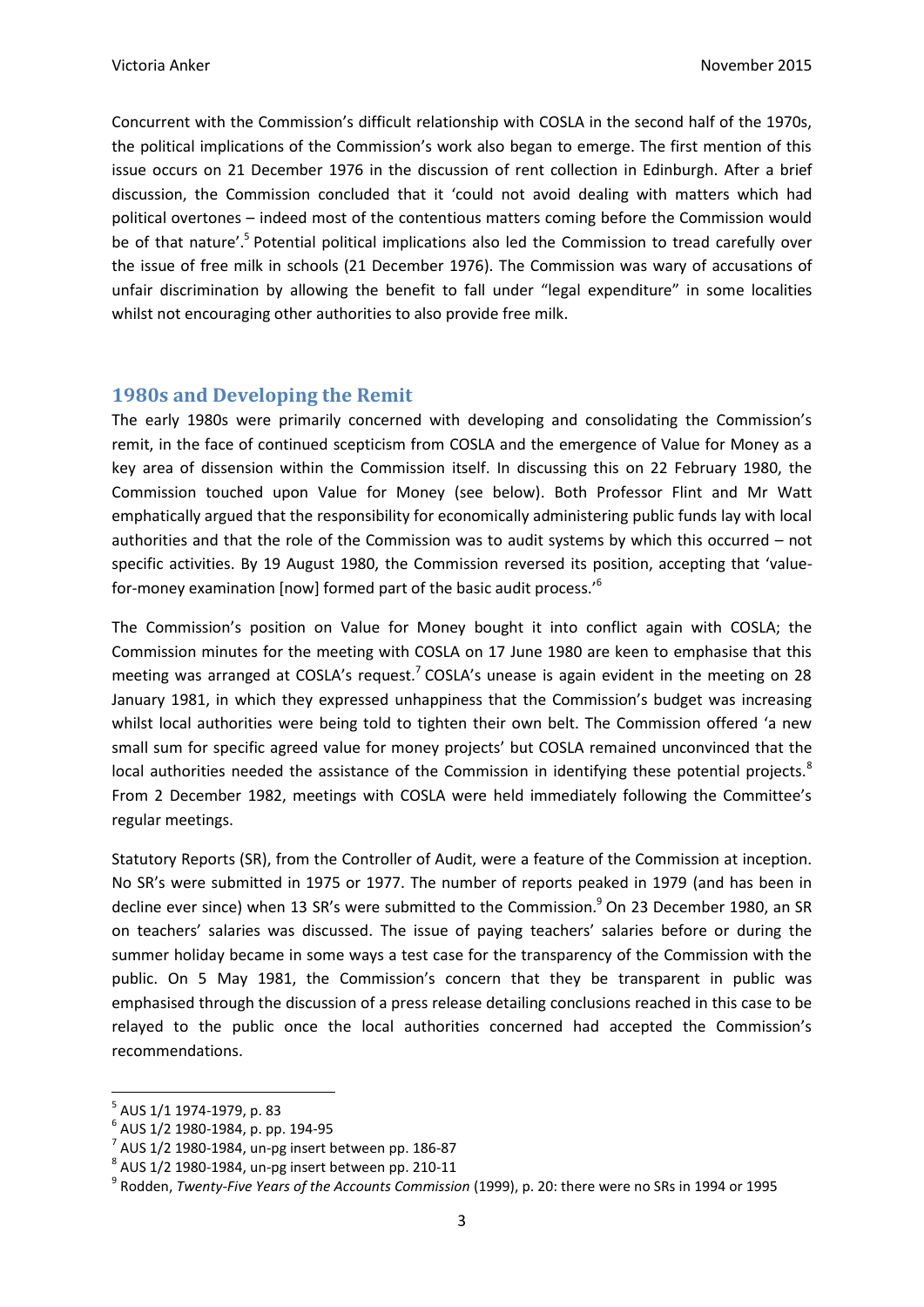The first SR to result in a court hearing (held 13 December 1982) was when the Commission sought the view of the Court of Session in relation to a special report from the Controller of Audit on the rate support grant provided by the Government for Lothian Region and Dundee and Stirling District councils.

A significant court case involving the Commission was in 1994 when Grampian Regional Council challenged in the Court of Session the Commission's 1991 findings on a SR that it had unlawfully given money to the Campaign for a Scottish Assembly. The Court of Session ruled that the Commission had not demonstrated, despite holding an inquiry, that money paid by the Council to the Campaign for a Scottish Assembly had been spent on publicity and thus making it unlawful.

The Commission also developed its relations both within and outwith the organisation. A meeting with Mr J Allan Stewart MP on 2 September 1982 was only the second ministerial visit since the Commission's formation; these meetings became more regular across the 1980s and were an opportunity for the Commission to discuss its remit, encroach of its remit by other authorities, and legislation that would affect the Commission's work.<sup>10</sup> The Commission also met with the Audit Bureau of the People's Republic of China on 6 November 1986; the visitors received a presentation on Scottish audit practice by Mr McLellan. Meanwhile, the Commission itself was growing and accommodation again became a concern (30 January 1980) with additional accommodation secured in East Kilbride for the Hamilton section of staff (31 January 1985). From 3 September 1987, the Commission met at the Royal Scots Club and accommodation proved problematic into the 1990s as numerous bids on various premises were rejected (including Dunstane House, Greenside House and 5 Shandwick Place).<sup>11</sup> The first staff conference, described in the Committee minutes as 'very worthwhile', was held at Dunblane on 13-14 April 1983.<sup>12</sup>

#### <span id="page-4-0"></span>**Early 1990s and the NHS**

The late 1980s-early 1990s saw the Commission enter the age of technology. One of the first computers was authorised for purchase on 5 May 1983 in order 'to provide the means of producing better management information for the audit service'.<sup>13</sup> On 8 February 1989, computer equipment was an important discussion point, with £13,670 earmarked for replacement computers (COMPAQ Deskpro 386s).

Informal conversations concerning audit responsibility over the NHS in Scotland are first recorded in spring 1989, but the government response in winter 1989 was lukewarm (8 November 1989). Key issues that emerged in discussion on 15 December 1993 included 'professional matters, scale of activity, resources required, areas of clinical activity, and Commission independence.<sup>'14</sup> It was not

 $^{10}$  Other ministerial visits in the 1980s include Mr Michael Ancram (3 December 1983, 3 May 1984, 5 June 1986) and Mr Ian Lang MP (3 December 1987)

<sup>&</sup>lt;sup>11</sup> Alternative locations between 1987-1995 Included Merchant's Hall (5 November 1987, 10 July 1989), the New Club (12 December 1990, 11 September 1991), Royal Over-Seas League (10 June 1992), 1 Atholl Crescent (19 May 1993), Royal College of Physicians (15 December 1993), 23 Walker Street (12 January 1994), Balmoral Hotel (11 February 1994), Grant Thornton offices (14 September 1994).

<sup>12</sup> AUS 1/2 1980-1984, p. 289

<sup>13</sup> AUS 1/2 1980-1984, p. 287

<sup>14</sup> AUS 1/4 1990-1994, pp. 922-23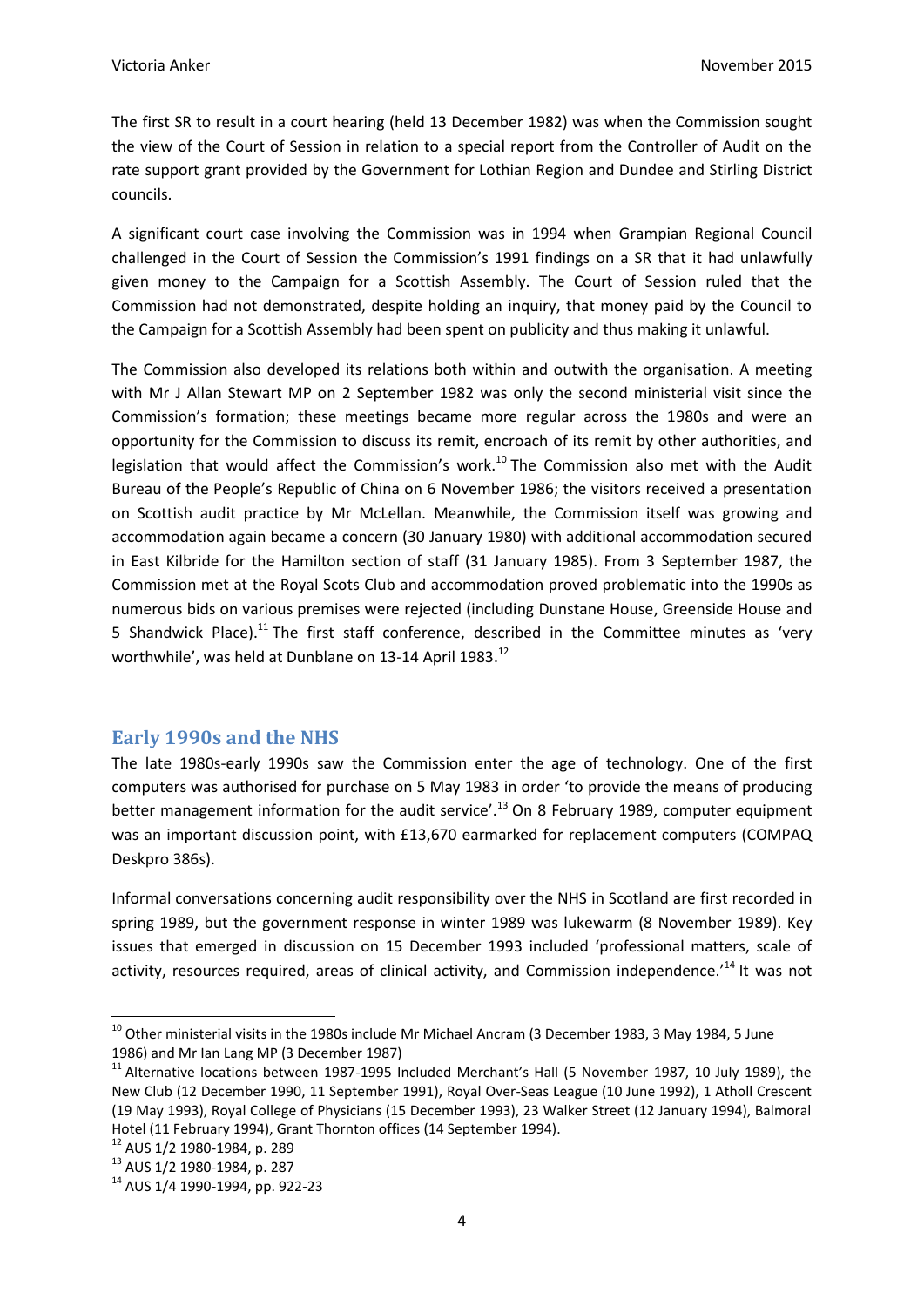until 1994 that the Secretary of State confirmed by letter (dated 8 July) that the Commission would be given responsibility for carrying out statutory audits of the NHS, beginning 1 April 1995. These responsibilities were subsequently assumed by the Auditor General for Scotland, which was created under the Scotland Act 1998, prior to devolution in 2000.

The *Self-Governing Schools etc. (Scotland) Act 1989* also impacted on the Commission's remit. As early as 8 March 1989 the Commission discussed the possibility of building into legislation the change to allow schools the opportunity to arrange audits through the Commission (as was the case in English legislation). Under section 77 of the act, the Commission was able to conduct Value for Money audits, but only upon the request of the school's governing body.

With the launch of Prime Minister John Major's *Citizen's Charter* in 1991 and the *Local Government etc (Scotland) Act 1992*, the Commission spent several meetings discussing its public perception. On 12 June 1991 the Commission approved the first issue of the *Bulletin*, a quarterly edition focusing on Value for Money matters. The *Bulletin* was designed not just for staff but also for local authorities, auditors and other interested bodies. On 14 July 1993, the Commission also approved plans for a public conference to give it an 'opportunity to set out the agenda for [its] enhanced role... in an increasing number of areas affecting the non-financial performance of local authorities.<sup>15</sup> On 19 May 1993, the Commission approved the appointment of Financial Marketing Scotland as public relations advisers. On the back of this appointment, media skills training by PMC International was introduced for Commission members in 1994. Creating a new logo to enhance the Commission's public profile and promote its identity was also discussed on 15 March 1995.

### <span id="page-5-0"></span>**Devolution & the Millennium**

The Scottish devolution referendum of 1997 led to the *Scotland Act (1998)*, which created a Scottish Parliament in Edinburgh with devolved powers to pass laws on a range of issues. The Commission was aware of the Scottish Constitutional Convention's report of 1995 (which formed the basis of further devolution proposals): back in 1975, the Commission had noted a report on the proposed bill of devolution (23 December). Twenty years later, in light of the 1997 referendum, the Commission discussed on 11 June provisional arrangements to hold a reception at Westminster designed 'to increase Scottish MPs' understanding of the Commission and to introduce them to recent examples of the Commission's work and the future programme of activity.<sup>16</sup> Devolution, the powers the Scottish government would receive, and the impact on the Commission's activities were also discussed on 10 September 1997 and 8 July 1998.

In the late 1990s, devolution was not the only issue preoccupying the Commission. Members were also alert to the threat of the Millennium Bug as the year 2000 approached. These fears were first raised in a meeting on 12 March 1997, namely on the effect on IT and other technology systems. On 13 October 1999 the Commission discussed a report (dated 30 September) on councils' compliance with the Millennium Countdown Year 2000, in order to protect computerised systems against the New Year.

<sup>15</sup> AUS 1/4 1990-1994, p. 799

<sup>16</sup> Account Minutes 1995-1999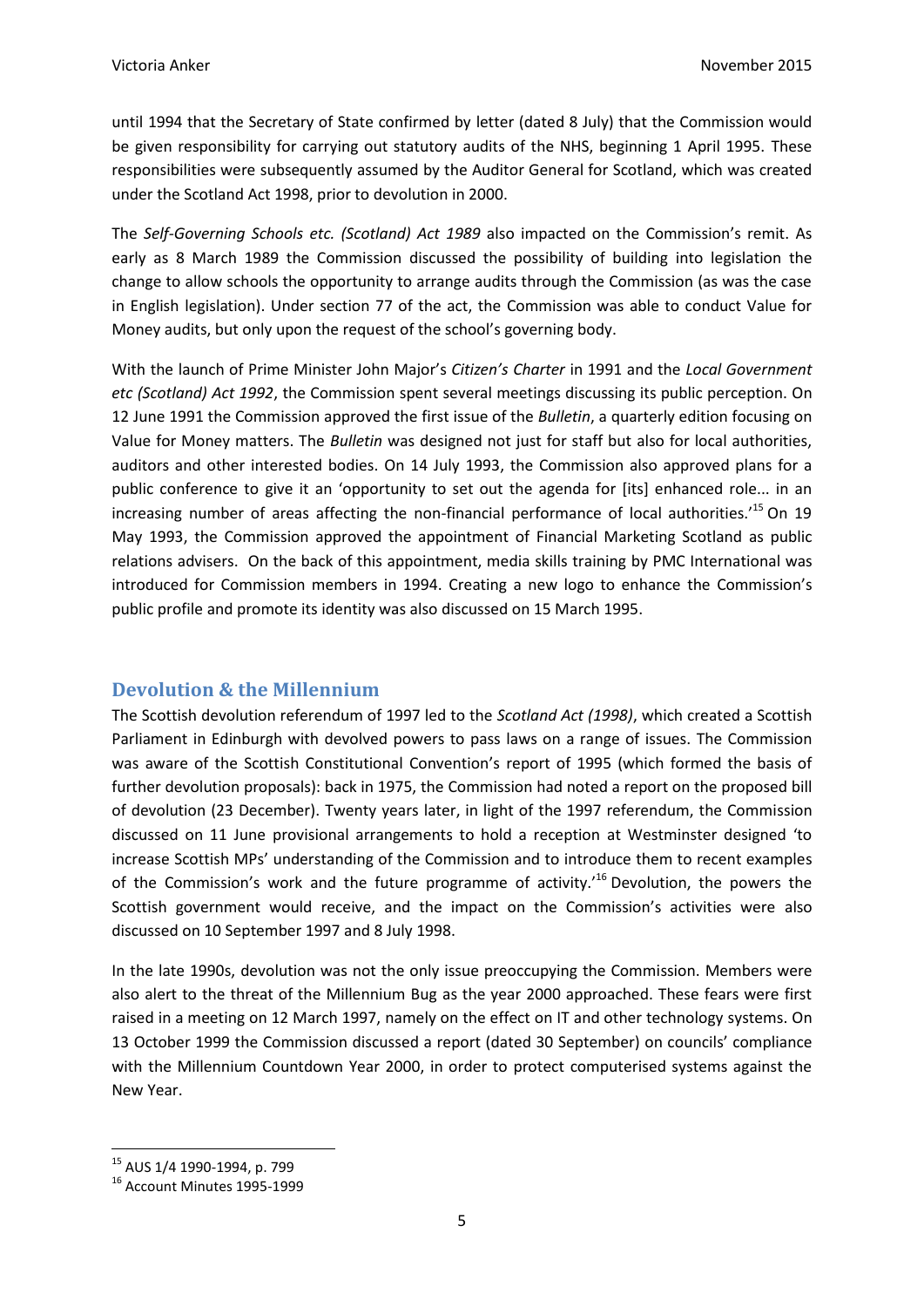The late 1990s also saw changes to the structure of the Commission, in response to Value for Money exercises and audits of local authorities and the NHS. On 15 March 1995, the Commission discussed a Framework Document designed to clarify the objectives, statutory functions, non-statutory responsibilities, and financial arrangements of the Commission. Further discussion on 10 July 1996 led to the removal of the post of Director of Local Government Studies and creation of new post: Directory of Value for Money Studies (Local Government). Responsibility for community care and social work studies was transferred to the Director of Health Studies (first appointed in spring 1995).

#### <span id="page-6-0"></span>**A New Millennium**

The year 2000 marked the  $25<sup>th</sup>$  anniversary of the Accounts Commission. A new Code of Audit Practice for all audits within the Commission's remit occupied meetings in autumn 2000.<sup>17</sup> This resulted in an updated Commission Strategy, approved by the Committee on 14 March 2001. Key points included:

- Giving assurance on governance, stewardship and financial management
- Commitment to new and better mechanisms of consultation with local authorities
- Recognition of the importance of transparency and accountability on costs of audit
- Clearly defined outputs by which to measure Commission's performance
- Commitment to demonstrate how performance information can lead to improvement
- Need for multi-disciplinary approach to Best Value Audit [see below]
- Emphasis on significance of internal audit

This Framework Document was reworked in 2003 in light of the creation and development of Audit Scotland. Audit Scotland was set up in 2000 to provide services for both the Commission and the Auditor General. In discussing Audit Scotland's corporate plan 2004-2007 on 10 March 2014, the Commission was keen to emphasise the need for consistency in terminology used by the Commission, Audit Scotland and Auditor General.

A desire to clarify the behaviour and responsibilities of public bodies led to the Commission endorsing a Code of Conduct for Members of Public Bodies. In regards to Commission members' own behaviour, a Code of Conduct for Members of the Accounts Commission, approved by MSPs in spring 2003, included the need to register any gifts or hospitality from public bodies and a register of members' interests.

After a meeting with MSPs on 14 June 2001, which few MSPs had attended, a visit by Peter Peacock MSP, Deputy Minister for Finance and Public Services on 12 June 2002 led to further improvement in relations between the Commission and Scottish Government. Ministerial visits were historically an intermittent event: when visiting the Commission on 2 September 1982, Mr J Allan Stewart MP had remarked that contact between the Commission and the government 'should be no more than occasional since he was very conscious of Commission's independence'.<sup>18</sup> However, the Commission

<sup>1</sup>  $17$  e.g. 8 November 2000, item 12

<sup>18</sup> AUS 1/2 1980-1984, p.266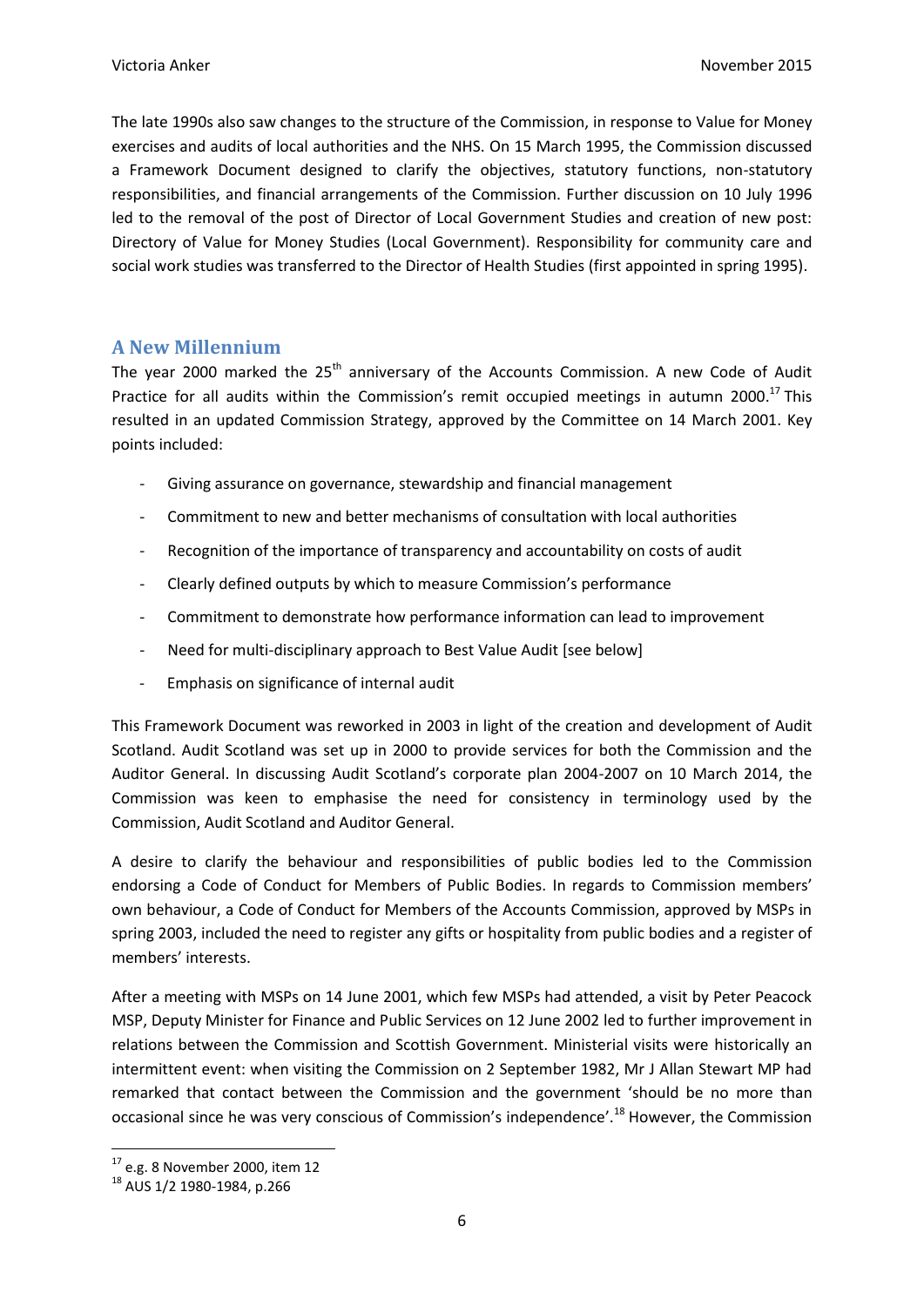evidently felt that as a result of devolution, MSPs lacked a thorough understanding of the Commission's remit and held little regard for its work. The meeting of 2002 thus assured the Commission that the Scottish Government was willing to take cognisance of the Commission's advice.

A media event was also held for interested parties by Audit Scotland on 4 December 2001. Over the course of the decade, the number of events or meetings the Chair attended with government ministers, Audit Scotland, and local councils and the fire and police boards hugely increased. This corresponded with an increase in the number of media meetings and interviews the Chair undertook. The prospect of holding Commission meetings in public in order to enhance transparency and openness was first aired on 15 April 2009 but it was not until 14 October 2010 that this was confirmed to begin in 2011.

As of 2000, Commission meetings ceased to be held on a monthly basis. On 11 September 2002, the Commission confirmed that it would meet every second month with the committees of the Commission (the Financial Audit and Assurance Committee and Performance Audit Committee) meeting if necessary in the intervening months. By 2005, brief summaries by various members of the Commission became a frequent item on the agenda, including the 'Chair's Introduction' and 'Deputy Auditor General's Introduction'. By 2008, the Controller of Audit was also giving a summary report at most Commission meetings. Increasingly, the minutes appeared as updates on sub-committees and summaries of actions to be taken within these sub-committees, as emphasised by the introduction of '*Action – action to be taken*' against items on the agenda.

#### <span id="page-7-0"></span>**The Last Five Years**

The last five years has seen a focus on clarifying the Commission's position both with the public and with the public bodies it audits. This has been especially important since the 2008 economic crash, which focused public attention on how public bodies such as local councils have been spending public money. Awareness of this was highlighted on 16 September 2009 in discussion of a performance audit on the Commonwealth Games the Commission was concerned that emphasis be placed on 'the importance of contract management and the related risks, particularly in the context of the current economic conditions.'<sup>19</sup>

In 2010, the Commission also introduced a publication series titled, *How Councils Work*: *An Improvement Series for Councillors and Officers*, intended to act as a resource for councils in improving how they work. The first in the series 'Roles and working relationships: are you getting it right?' was published in summer 2010 and the second 'Arm's length external organisations: are you getting it right?' in June 2011. The increase in publications corresponds with an increase in use of digital media such as podcasts, as well as TV interviews.<sup>20</sup> Technology also became more central to the management of Commission business. On 18 October 2012, the Committee emphasised the usefulness of video-conferencing and agreed to put in place a secure portal (in 2013) to improve the access of members to information to help them fulfil their role.

<sup>&</sup>lt;sup>19</sup> Account Minutes 2008-2015

<sup>20</sup> e.g. Chairman John Baillie's interview on the *Commissioning Social Care* report on 1 March 2012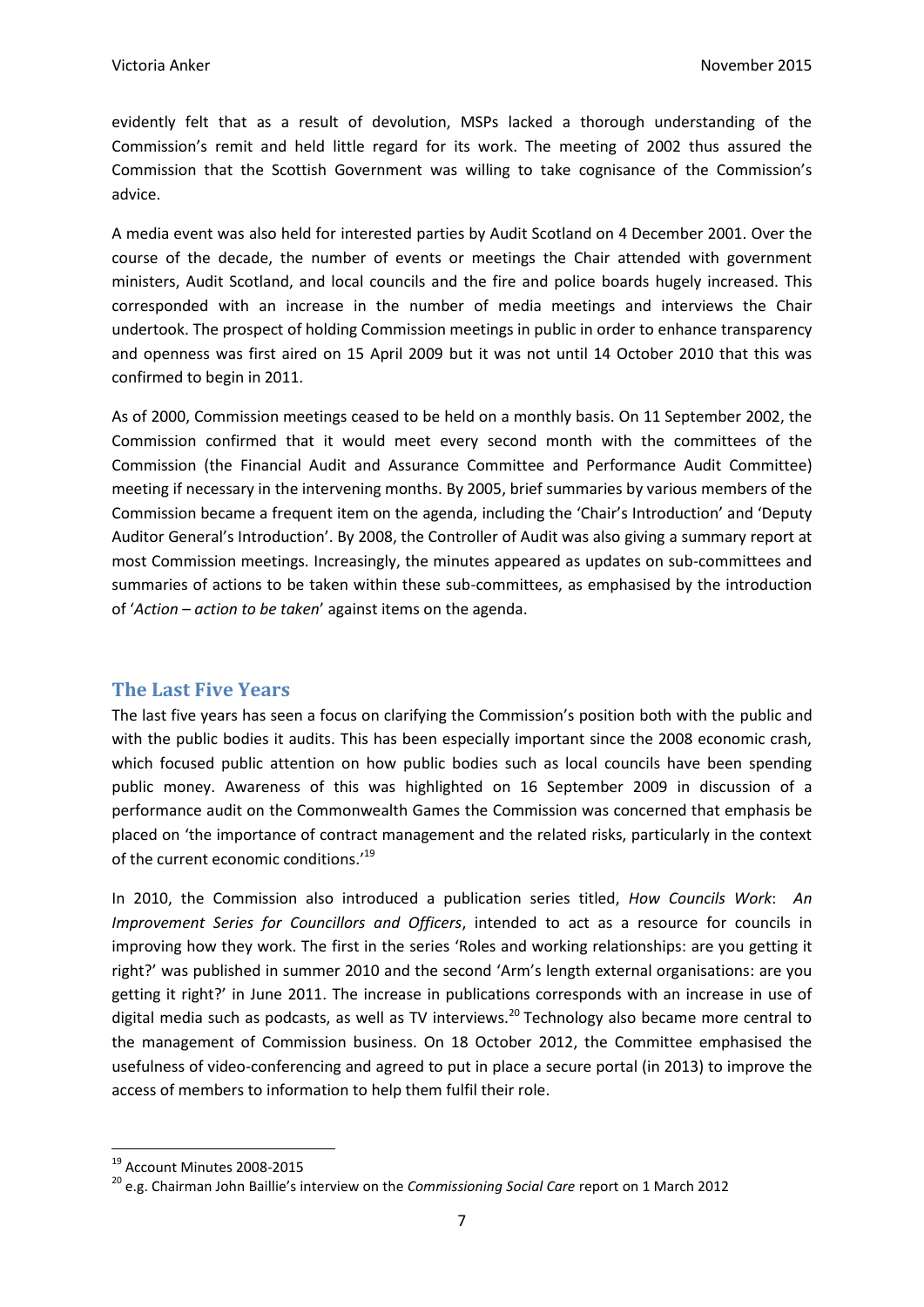# <span id="page-8-0"></span>**Evolving responsibilities**

#### <span id="page-8-1"></span>**Value for Money**

In its earliest stages, the phrase 'Value for Money' was one that the Commission found highly problematic. On 9 August 1977, concerns centred on 'the fine distinction between the authority for a Council to spend on its legitimate functions (which the auditor could not question) and the effectiveness of such expenditure (on which the auditor might wish to comment).<sup>'21</sup> Further difficulties arose as the authorities resented the perceived interference of the external auditors, whom previously only intervened when activity appeared irregular or illegal.

After some discussion and debate in 1980, the role of auditing specific Value for Money exercises was accepted as part of the Commission's non-statutory remit. On 2 July 1981, the Commission agreed the first three Value for Money projects:

- 1. Glasgow sub-region of Strathclyde on provision of homes for the elderly (auditors: Coopers and Lybrand – maximum fee £7,500 plus £150 expenses).
- 2. Borders Regional Council on provision of education transport (auditors: Armitage and Norton – maximum fee £12,000 plus 20% expenses).
- 3. City of Edinburgh District Council on provision of scaffolding (auditors: Scott Moncrieff Thomson and Shiells – maximum fee £6,000, minimal expenses).

On 11 January 1995, the Value for Money function was acknowledged as an integral part of the Account Commission's auditory responsibilities. The *Local Government Act 1988* extended the Commission's remit to include a statutory Value for Money function (referred to as "economy, efficiency and effectiveness"). This statutory power affected the Commission's sensitivity to some negative reactions in local government, as the remit now had force of law. The remit was enhanced by the *Local Government Act 1992*, which required the Commission to require councils to publish information on their performance, allowing the Commission to prescribe indicators of performance. In recent years, the Commission has been keen on moving away from prescribing large amounts of indicators for councils to report upon, preferring instead for councils to develop their own information that is accessible to the public and that can be compared between councils.

#### <span id="page-8-2"></span>**Best Value**

1

Best Value increasingly became, during the 2000s, a core element of the Commission's work, essentially extending the Commission's interest in the wider aspects of how councils used their resources, such as how they are led, how they involve communities, and how they make an impact in those communities. The *Local Government in Scotland Act 2003* placed a statutory duty of Best Value upon all 32 Scottish local authorities and the Commission introduced a round of audits of Best Value, covering all 32 Scottish councils. .<sup>22</sup> Best Value Audit reports became increasingly prominent in Commission meetings. In 2005 and 2006, there were several meetings specifically about Best Value Audit, alongside a drive to modernise and improve the auditing process. 2006 witnessed a

<sup>&</sup>lt;sup>21</sup> AUS 1/1 1974-1979, pp. 106-07

<sup>22</sup> Burnham & Horton, *Public Management in the United Kingdom* (2012), p. 126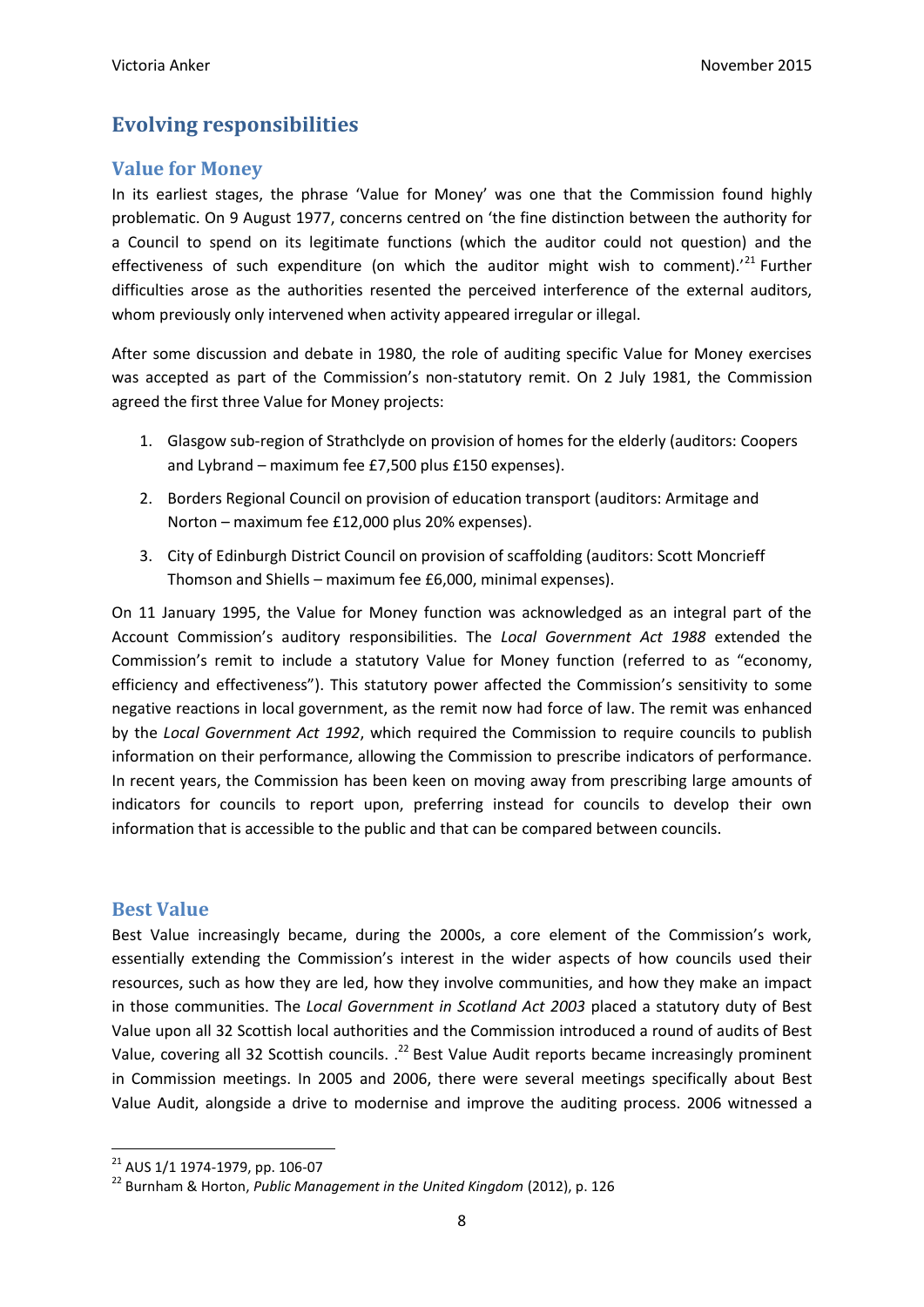thorough review and revision of Best Value Audit process involving a three-phase strategy involving public consultation, independent review (by Cardiff and Edinburgh Universities, published 2007), and meetings with council leaders and chief executives. The review found that the Best Value audit framework would benefit from further improvement in order to align the expectations of the Commission with those of the councils and remove inconsistency in the experiences between councils.<sup>23</sup> A Best Value Improvement Plan was approved on 18 June 2008, with a focus on public and customer interest, and an increased focus on measurable or quantifiable outcomes. Assessing the impact of Best Value Audit a year later in 2009, Audit Scotland suggested the statutory audit duty (of 2003) combined with the revised process had generated a positive change in the operation of Scottish local authorities both in enforcing a 'more systematic approach to improving performance' and encouraging 'medium to long-term planning.<sup>24</sup> In 2014, the Commission reflected that the increasingly complex nature of how services are provided by councils and their partners, and the current age of austerity, required a further rethink in what Best Value means, and thus it signalled its intention to again review the approach to auditing Best Value.

#### <span id="page-9-0"></span>**The NHS, devolution and public audit**

The *National Health Service and Community Care Act 1990* granted the Commission the power to audit all NHS bodies in Scotland. This power was not fully transferred to the Commission until 1995.<sup>25</sup> As with the local authorities, the Commission received and reviewed numerous SRs from the Controller of Audit on the NHS. Unlike in the case of local authorities, the Commission did not have a quasi-judicial ability to take the NHS to offer recommendations to the Scottish Government. This raised issues of public accountability, especially as SRs regarding the NHS were not available for public inspection.<sup>26</sup>

The incorporation of auditing the NHS greatly expanded the remit of the Commission. This is evident in the 11 February 1998 discussion of the Ovarian Cancer Services Report on developing the process by which patients were treated.

But the advent of Scottish devolution required a new approach to public audit in Scotland. In 2000, responsibility for NHS audits was transferred to the newly created Auditor General for Scotland. Between them, the Commission and the Auditor General now account for all of public audit covering 200 public bodies in Scotland, including the Scottish Government, central government bodies, the NHS in Scotland, local authorities, further education colleges, and joint health and social care boards.

#### <span id="page-9-1"></span>**Joining up and improving scrutiny**

In 2007, the Crerar report on the audit, inspection and regulation of public services in Scotland highlighted the need for better co-ordination of such scrutiny.<sup>27</sup> In 2008, the Scottish Government asked the Commission to assume such a co-ordinating role. The Commission now brings together a

<sup>23</sup> Grace, et al, *Independent review of the Best Value Audit process* (2007)

<sup>24</sup> Audit Scotland, *Making an Impact* (2009), p. 5

<sup>&</sup>lt;sup>25</sup> Rodden, *Twenty-Five Years of the Accounts Commission* (1999), p. 7

<sup>26</sup> Rodden, *Twenty-Five Years of the Accounts Commission* (1999), p. 19

<sup>27</sup> Crerar, *Report of the Independent Review of Regulation, Audit, Inspection and Complaints Handling of Public Services in Scotland* (2007)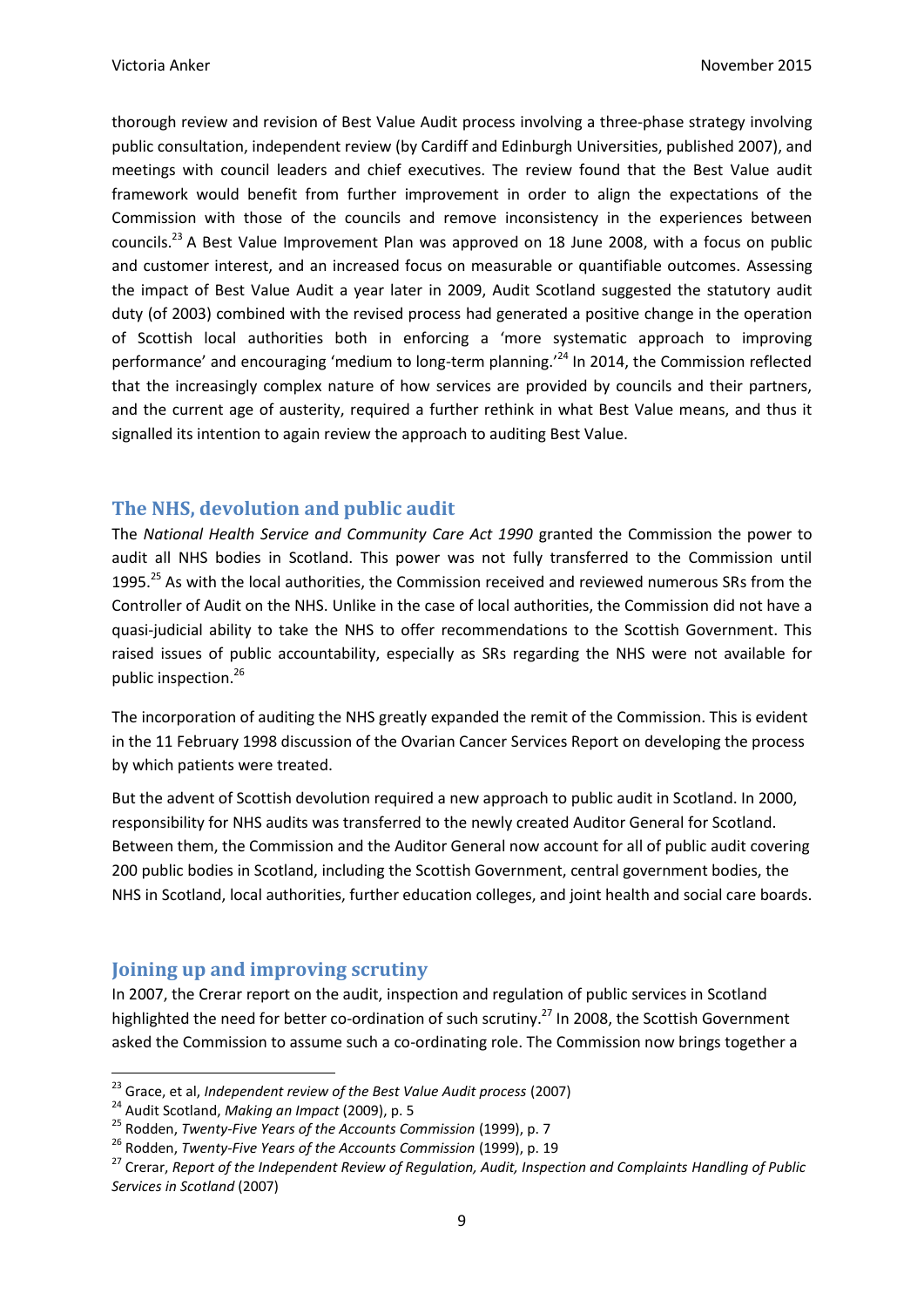range of bodies responsible for such scrutiny, with bodies working together to gauge the risks faced by each council and the scrutiny required to respond to these risks. Annual plans of the scrutiny for each council area are now published. In this valuable work, the Commission and its scrutiny partners have significantly reduced the cost and 'footprint' – and improved the impact - of scrutiny activities.

## <span id="page-10-0"></span>**The changing landscape: community planning and joint health and social care**

Public service reform in Scotland has increasingly seen public bodies working closer together. The Commission's role has evolved substantially recently to address such changes. Community planning has been a duty on public bodies since 2003. In 2012, the Scottish Government asked the Commission, jointly with the Auditor General, to audit community planning partnerships. In 2013, the Commission was also given responsibility for auditing the bodies set up to take forward the Scottish Government's ambitions to join together council social care with health services.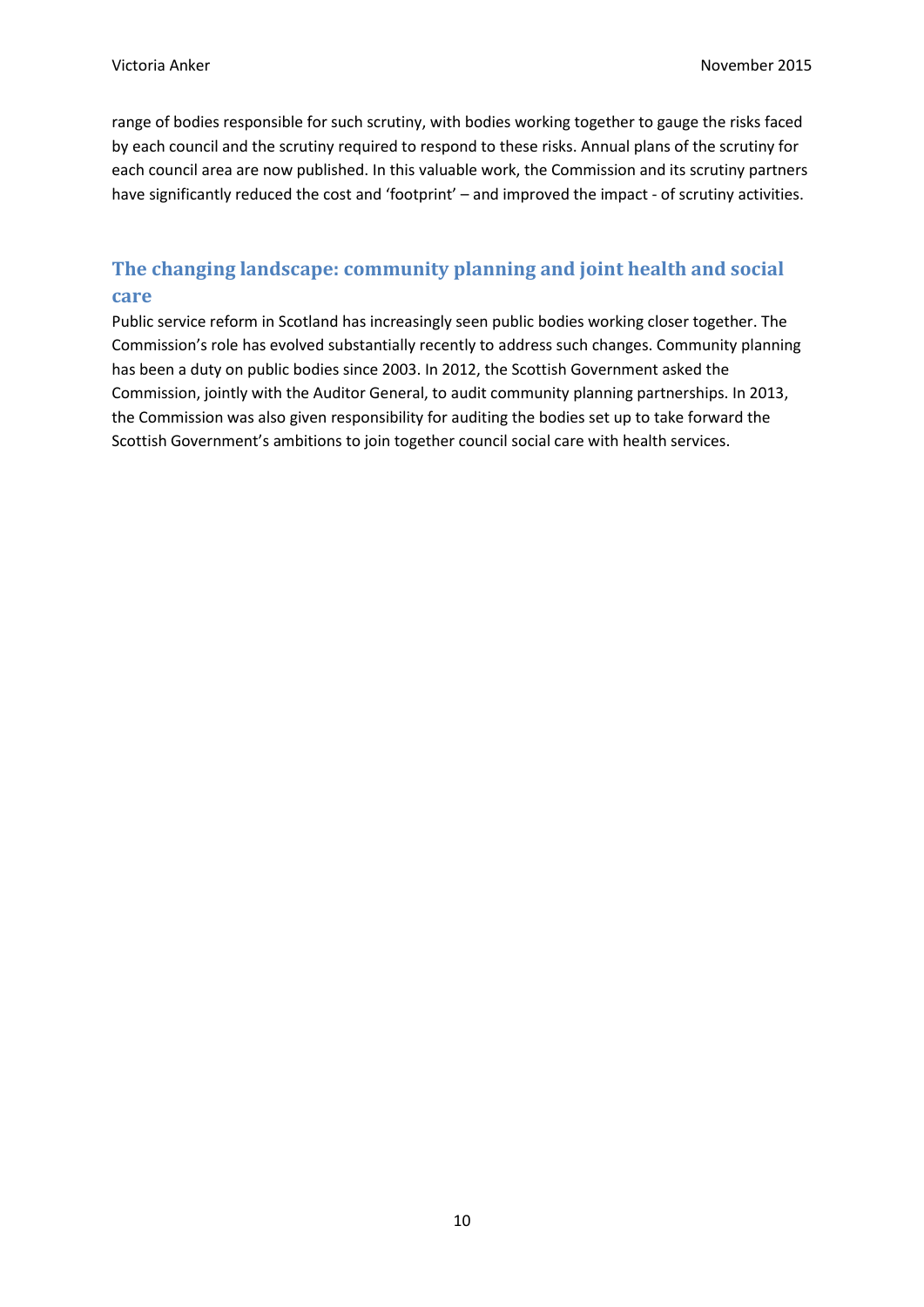## <span id="page-11-0"></span>**Bibliography**

#### **Primary Sources**

*National Records of Scotland*

- AUS 1/1: Minutes of the Accounts Commission for Scotland 1974-1979
- AUS 1/2: Minutes of the Accounts Commission for Scotland 1980-1984
- AUS 1/3: Minutes of the Accounts Commission for Scotland 1985-1989 [closed to public]
- AUS 1/4: Minutes of the Accounts Commission for Scotland 1990-1994

#### *Accounts Commission*

Minutes of the Accounts Commission for Scotland 1995-1999

Minutes of the Accounts Commission for Scotland 2000-2007

Minutes of the Accounts Commission for Scotland 2008-2015

#### **Secondary Sources**

- Audit Scotland, *An Overview of the Audits of Best Value and Community Planning 2004-09: Making an Impact* (2009).
- Burnham, June & Horton, Sylvia, *Public Management in the United Kingdom* (Basingstoke: Palgrave Macmillan, 2012).
- Grace Clive, Sandra Nutley, James Downe & Steve Martin, *'Decisive Moment' The Independent Review of the Best Value Audit Process* (2007).
- Rodden, Corrinne. *Twenty-Five Years of the Accounts Commission for Scotland: Observations from an Academic Perspective* (Glasgow: Glasgow Caledonian University, 1999).